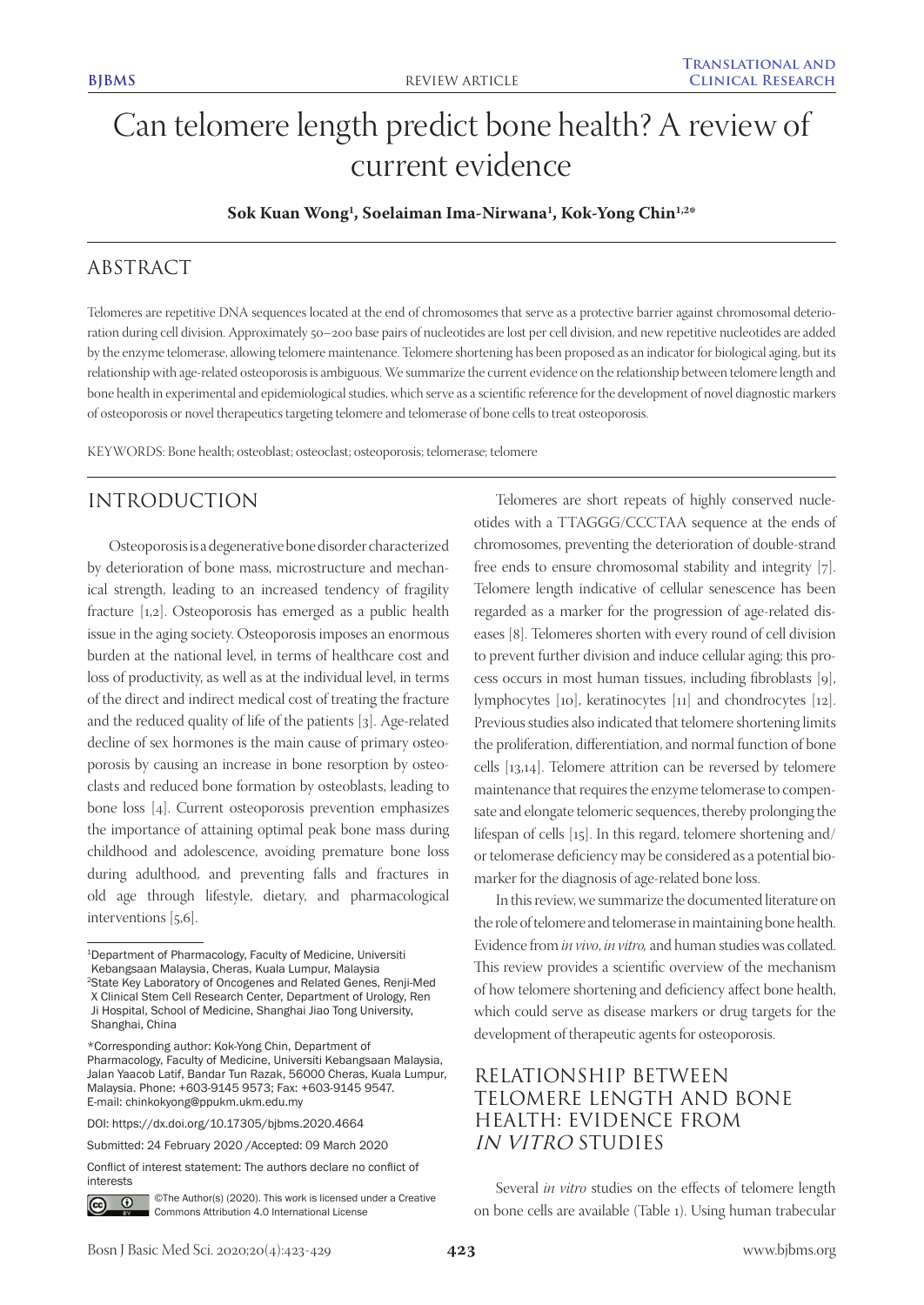| Type of cell                                                                          | Research outcomes                                                                                                                                                                                                                                                                                                                                                                                                | Reference |
|---------------------------------------------------------------------------------------|------------------------------------------------------------------------------------------------------------------------------------------------------------------------------------------------------------------------------------------------------------------------------------------------------------------------------------------------------------------------------------------------------------------|-----------|
| Human trabecular osteoblasts                                                          | TRF length was longer in middle-aged cells and shorter in aged cells<br>The rate of TRF length reduction was around 100 bp per population doubling                                                                                                                                                                                                                                                               | 16        |
| BMSCs from wild type and<br>Wrn <sup>-/-</sup> Terc <sup>-/-</sup> double mutant mice | The osteoblast differentiation and mineralization were barely detectable in BMSCs derived from double-<br>mutant mice<br>No difference in the ability to undergo osteoclast differentiation<br>BMSCs isolated from the double mutant mice displayed a reduced capacity to divide in culture, thus<br>showing a decrease in population doubling with each subcultivation as compared to the wild type BMSCs       | 13        |
| Bone marrow cells from wild<br>type and Terc <sup>-/-</sup> mutant mice               | The osteoblastic proliferation and differentiation capacity were reduced in MSCs of the Terc <sup>-/-</sup> mutant mice<br>The adipocyte differentiation ability was reduced in MSCs of the Terc $\sim$ mutant mice<br>The osteoclastic differentiation capacity remained intact between the two strains of the animal<br>Cell senescence and DNA damage occurred in MSCs of the Terc <sup>-/-</sup> mutant mice | 14        |

TABLE 1. The effects of telomere length on bone cells *in vitro*

TRF: Telomere restriction fragment; bp: Base pair; BMSCs: Bone marrow stromal cells; MSCs: Mesenchymal stem cells. Wrn<sup>-/-</sup>: Werner, Terc<sup>-/-</sup>: Telomerase

osteoblasts (designated as K73) obtained from a 73-year-old healthy woman, Kveiborg et al. (1999) measured the telomere restriction fragment (TRF) length in cells undergoing cellular aging. The β-galactosidase activity, as an indicator of cellular senescence, was revealed by immunofluorescence. In this study, less than 10% of the cells exhibited β-galactosidase activity in the young culture, whereas more than 95% of cells exhibited β-galactosidase activity in the old culture. The TRF length in human trabecular osteoblasts was also measured in relation to their *in vitro* age. The results showed that the TRF length was 9.32 kb in middle-aged cells and 7.80 kb in old cells. On average, the rate of telomere shortening was approximately 100 bp per population doubling [16].

The effects of telomere shortening on the formation of bone cells have also been studied. Bone marrow stromal cells (BMSCs) and bone marrow-derived macrophages from wild type and Werner (Wrn<sup>-/-</sup>) telomerase (Terc<sup>-/-</sup>) double-mutant mice, which suffer from premature aging, were cultured to demonstrate the association between senescence and bone cell differentiation that result in aged-related osteoporosis. Impaired osteoblast differentiation and mineralization, as shown by reduced alkaline phosphatase (ALP) activity, calcium nodule formation, osteopontin and osteocalcin expressions and intact osteoclast differentiation, indicated by unchanged tartrate-resistant acid phosphatase (TRAP) positive cells were observed in BMSCs derived from these mice. The cells also exhibited accelerated aging, as shown by a reduction in cell division capacity in culture [13].

In a more comprehensive study, Saeed et al. studied the cellular mechanism of bone loss *in vitro* using bone marrow mesenchymal stem cells (MSCs) and bone marrow cells derived from wild type and Terc<sup>-/-</sup> mice. In this study, the authors revealed that the osteoblastic differentiation capacity was impaired in MSCs from Terc<sup>-/-</sup> mice. The number of osteogenic colonies, proliferating cells, the ALP activity and the expression of osteoblast-specific genes, such as runt-related transcription factor-2 (*RUNX2*), osterix (*SP7*), tissue non-specific alkaline phosphatase (*ALPL*), collagen type 1

alpha 1 (*COL1A1*), osteopontin (*SPP1*), integrin-binding sialoprotein (*IBSP*), osteonectin/secreted protein acidic cysteine-rich (*SPARC*), and osteocalcin (*BGLAP*) were reduced. In addition to the impairment of osteoblastogenesis in MSCs from Terc<sup>-/-</sup> mice, defective adipogenesis was also observed, as indicated by a decreased number of lipid-filled mature adipocytes and expression of adipocyte-specific markers including peroxisome proliferator-activator receptor-gamma (PPAR-γ), adiponectin (AdipoQ), and adipocyte protein 2 (aP2). There was no significant difference in TRAP staining of multinucleated cells between the two strains of animal, indicating that the Terc<sup>-/-</sup> mice osteoclastic cells exhibited a normal phenotype. Moreover, a larger proportion of β-galactosidase-positive cells and gamma-H2A histone family member X-positive (γ-H2AX+ ) cells were detected in Terc-/- MSCs, which are indicators of cell aging and DNA damage, respectively [14].

Overall, the currently available preclinical evidence recapitulates the possible link between impaired bone health and shortening and/or dysfunctional telomeres. These studies strongly suggest that age-related telomere dysfunction mainly affects the bone-forming osteoblasts adversely, but not the bone-resorbing osteoclasts, resulting in the uncoupling of the bone remodeling process to favor bone loss and the development of osteoporosis. It is speculated that osteocytes may also be affected since they are the terminally differentiated osteoblasts, but there has been no study on this aspect. Although the evidence is insufficient, it is reasonable to consider the causal role of telomere attrition and/or telomere uncapping in the impairment of bone homeostasis.

#### RELATIONSHIP BETWEEN TELOMERE LENGTH AND BONE HEALTH: EVIDENCE FROM IN VIVO STUDIES

The investigation on the effects of telomere length and bone health *in vivo* is limited (Table 2). Two strains of male animals (senescence-accelerated mouse resistance 1 [SAMR1] and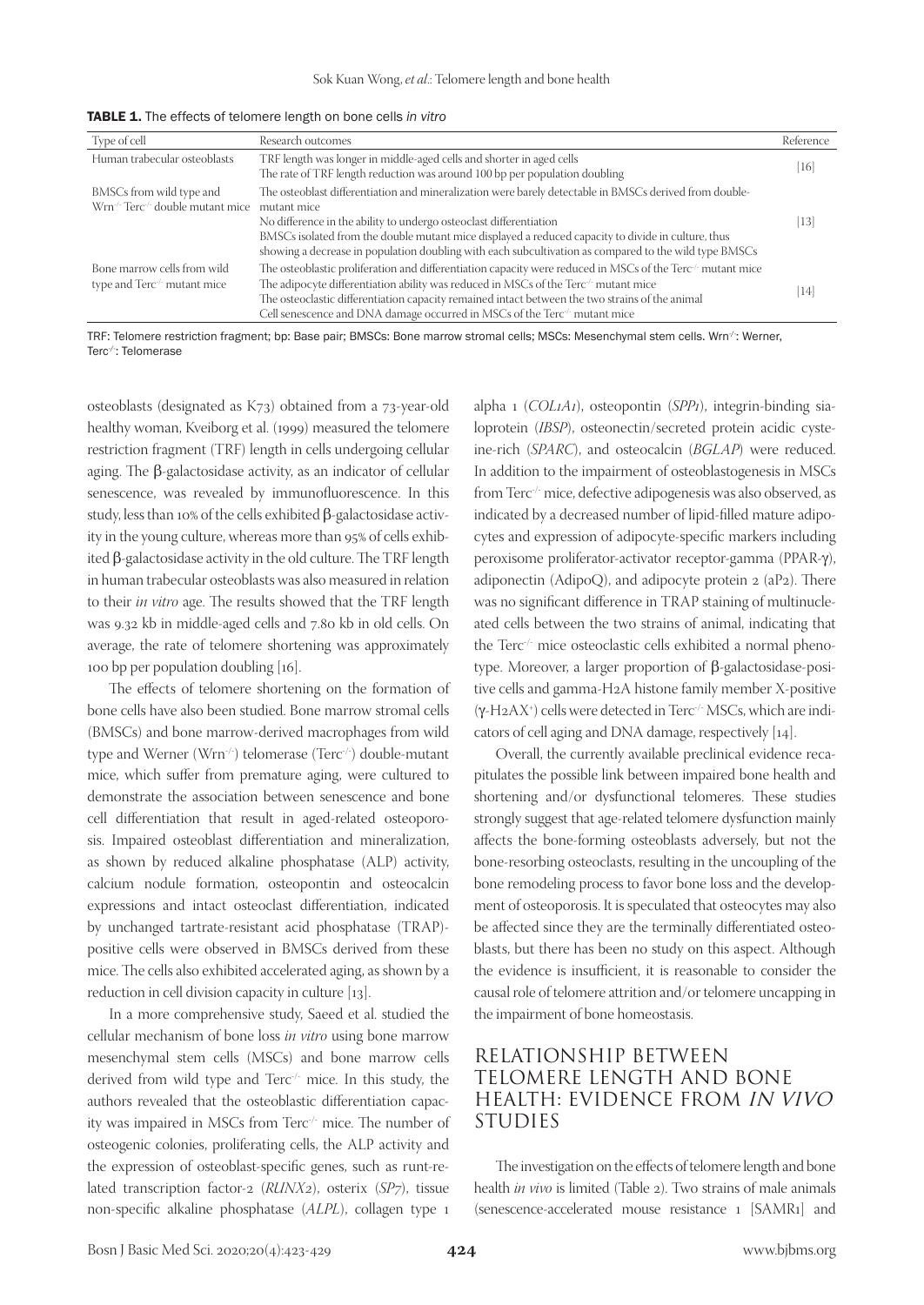| Type of animal                                                             | Research outcomes                                                                                                                                                                           | Reference |
|----------------------------------------------------------------------------|---------------------------------------------------------------------------------------------------------------------------------------------------------------------------------------------|-----------|
| Male SAMR1 and SAMP6 mice (aged 20<br>weeks old)                           | The deterioration of trabecular and cortical bone microarchitectures, lower level for polar and<br>second moment of inertia in SAMP6 mice<br>Telomere length was shortened in SAMP6 mice    | [17]      |
| Wild type and Wrn <sup>-/-</sup> Terc <sup>-/-</sup> double<br>mutant mice | The Wrn <sup>-/-</sup> Terc <sup>-/-</sup> double mutant mice had lower spinal and femoral BMD than the wild type mice                                                                      | $[13]$    |
| Wild type and Terc <sup>-/-</sup> mutant mice                              | The Terc <sup>-/-</sup> mutant mice had reduced BMC, BMD, BV/TV, Tb.Th, Ob.S, mineralizing surface, and<br>BFR as well as increased Tb.Sp, Oc.N, and Oc.S as compared to the wild type mice | $[14]$    |

TABLE 2. The effects of telomere length on bone in animals

SAMR1: Senescence-accelerated mouse resistance; SAMP6: Senescence-accelerated mouse prone 6; BMD: Bone mineral density; BV/TV: Bone volume/total volume; Tb.Th: Trabecular thickness; Ob.S: Osteoblast surface; BFR: Bone formation rate; Tb.Sp: Trabecular separation; Oc.N: Osteoclast number; Oc.S: Osteoclast surface. Wrn<sup>/-</sup>: Werner, Terc<sup>/-</sup>: Telomerase

senescence-accelerated mouse prone 6 [SAMP6] mice) were used to evaluate the bone quality and telomere length in liver tissue. Quantitative micro-computed tomography (micro-CT) analysis confirmed that osteoporosis traits were observed in the trabecular and cortical bones of SAMP6 mice, as evidenced by decreased trabecular bone volume density (tBV/TV), trabecular bone surface density (tBS/TV), trabecular number (Tb.N), apparent volume density, cortical bone volume density (cBV/ TV), and increased trabecular separation (Tb.Sp). Lower values for the polar and second moments of inertia were also detected in SAMP6 mice, signifying the decrease in bending stiffness and torsion strength. The shortening of telomere length was also validated using several approaches, including quantitative fluorescence *in situ* hybridization and quantitative Southern blot analysis, supporting the concept of telomere deficiency as a contributor to accelerated aging in SAMP6 mice [17].

The role of telomerase in the skeleton was also investigated in previous studies. Insufficiency of telomerase expression results in gradual telomere shortening in each cell division, followed by replicative cell senescence or programmed cell death due to the inability of the telomere to protect chromosome ends [18]. Pignolo et al. used a mouse model with mutations in Werner (Wrn<sup>-/-</sup>) and telomerase (Terc<sup>-/-</sup>) genes to explore the impact of defects in telomere maintenance on bone phenotype, assessed by dual-energy X-ray absorptiometry (DXA) and micro-CT. This animal model developed Werner syndrome (an autosomal-recessive genetic disorder characterized by premature aging and an increased risk of other diseases [19]) and telomerase dysfunction. In this study, the Wrn-/- Terc-/- mutant mice exhibited lower spine bone mineral density (BMD) compared to the wild type controls. Detailed micro-CT analysis also confirmed that the trabecular BMD at the distal femur of the Wrn<sup>-/-</sup> Terc<sup>-/-</sup> mutant mice was significantly lower than the wild type mice, but comparable findings were not observed in cortical BMD [13]. Another research group also reported that age-related bone loss occurred in telomerase-deficient mice, confirmed by DXA, micro-CT, and bone histomorphometry. Significant reductions in tBV/ TV, trabecular thickness (Tb.Th), cortical thickness (Ct.Th), bone mineral content and BMD, and an increase in Tb.Sp

compared to the wild type animals were also observed. The bone histomorphometric analysis also showed that the osteoblast surface (Ob.S), mineralizing surface and bone formation rate were reduced, whereas the osteoclast surface (Oc.S) was increased in the Terc<sup> $\pm$ </sup> mutant mice [14].

### RELATIONSHIP BETWEEN TELOMERE LENGTH AND BONE HEALTH: EVIDENCE FROM HUMAN STUDIES

In an early observational study comprising 110 elderly healthy male subjects (aged 71–86 years), the mean TRF length of peripheral blood leukocytes was inversely correlated with age  $(r = -0.19; p = 0.049)$ . The age-corrected mean TRF length correlated positively with the BMD measured at different distal forearm sites, including the mid-region of the forearm (*r* = 0.24; *p* = 0.03), ultradistal forearm (*r* = 0.18; *p* = 0.10), and the total forearm  $(r = 0.22; p = 0.04)$ . Subjects with the shortest mean TRF length had the highest bone loss. Subjects with significant bone loss at the mid-region of the forearm had a significant 423 base pairs shorter mean TRF compared to their counterparts without bone loss. Findings from this study suggest that telomere length is predictive of bone loss [20]. A subsequent study by Valdes et al. (2007) involving 2150 female twins aged 18–80 years revealed three important outcomes. Firstly, significant positive correlations were found between the telomere length of leukocytes and BMD at the lumbar spine (*r* = 0.0583; *p* = 0.0050) and forearm (*r* = 0.0539;  $p = 0.0127$ . Secondly, women with longer telomeres had lower odds of having osteoporosis at two or more sites (odds ratio = 0.594; 95% confidence interval [CI]: 0.42, 0.84). Thirdly, women with osteoporosis had a shorter telomere length (117 base pairs), which is equivalent to 5.2 years older in telomeric age compared to age-matched healthy controls [21].

In a cross-sectional study involving women living with human immunodeficiency virus [HIV] (*n* = 73; aged 43 ± 9 years) and reference controls ( $n = 28$ o; aged 50  $\pm$  8 years), Kalyan et al. (2018) identified that women living with HIV had the greatest deficit in BMD Z-score at the lumbar spine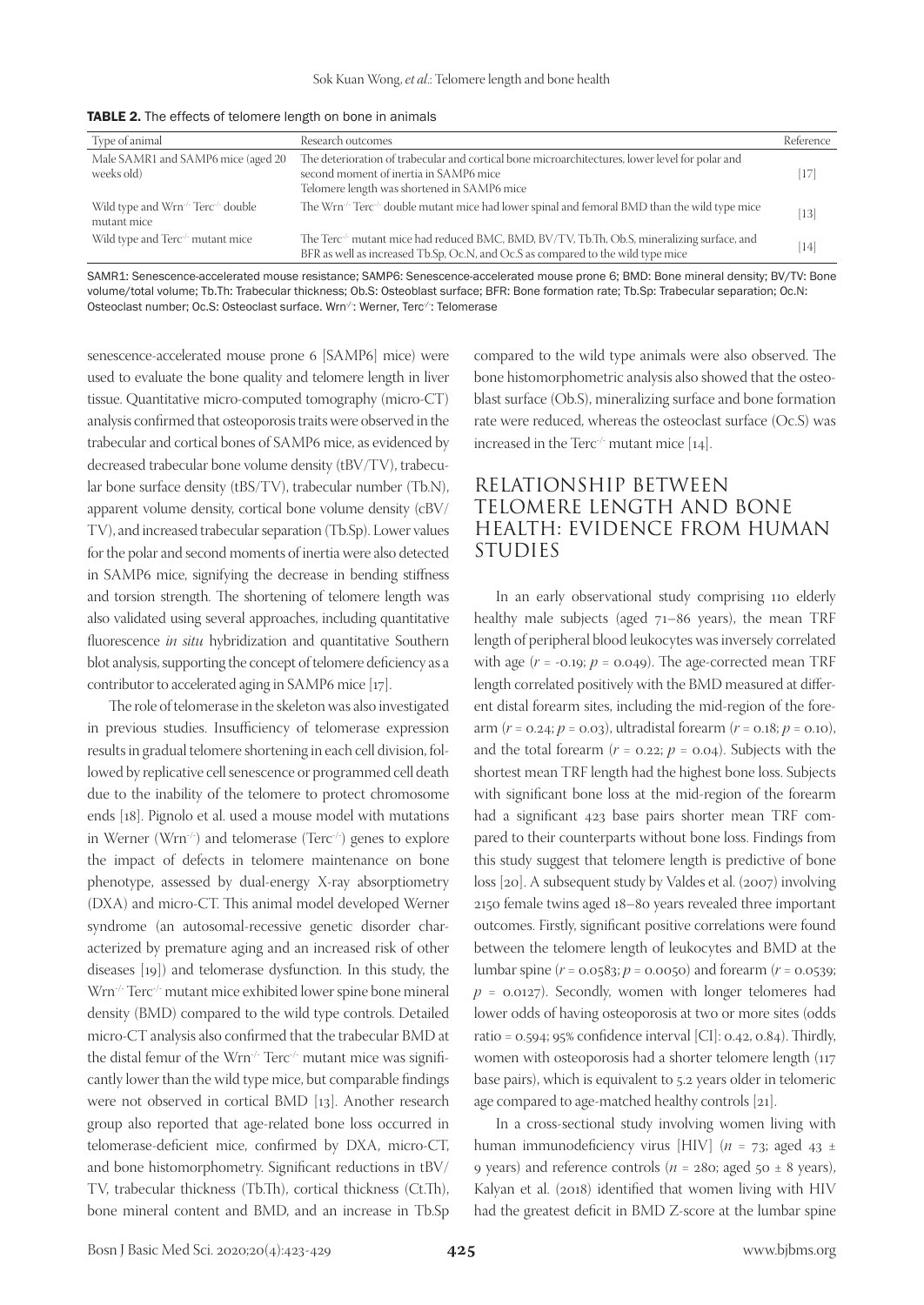(mean difference =  $-0.39$ ;  $95\%$  CI:  $-0.61$ ,  $-0.17$ ) and total hip (mean difference = -0.29; 95% CI: -0.52, -0.07). Women living with HIV aged ≥50 years also had lower BMD T-scores at lumbar spine (mean difference = -0.74; 95% CI: -1.34, -0.15) and total hip (mean difference = -0.52; 95% CI: -1.01, -0.02). Among women living with HIV, lumbar spine BMD was associated with leukocyte telomere length ( $R^2$  = 0.09;  $p$  = 0.009), indicating that leukocyte telomere length was strongly associated with lower BMD in women living with HIV [22].

Tao et al. (2019) conducted a study among elderly Chinese men (*n* = 433; aged 68.7 ± 6.3 years) and women (*n* = 584; aged 66.4  $\pm$  5.7 years) to examine the association between leukocyte telomere length, BMD, and osteoporosis. They reported that leukocyte telomere length was negatively correlated with age in men ( $r = -0.1202$ ;  $p = 0.0302$ ) and women ( $r = -0.1158$ ;  $p = 0.0055$ ). Multiple linear regression showed that a shorter leukocyte telomere length contributed to a lower BMD at the femoral neck in women <60 years old (β = 0.346; 95% CI: 0.095, 0.598), and this positive association decreased slowly with increasing age. Among women <65 years old, shorter leukocyte telomere length was also associated with the number of skeletal sites with T-score < −2.5 SD (total hip and lumbar spine) and increased risk of osteoporosis (determined at lumbar spine), but the association was lost with increasing age. In contrast, the outcomes observed in women could not be established in men; hence, the possible predictive role of leukocyte telomere length on bone loss differs by sex [23].

On the contrary, several previous studies did not support the notion that individuals with shorter telomere length would have poor bone health. Kveiborg et al. (1999) compared telomere length in peripheral blood leukocytes collected from young (*n* = 15; aged 20–26 years), elderly (*n* = 15; aged 48–85 years), and osteoporotic ( $n = 14$ ; aged  $52-81$  years) women and noted that TRF length in peripheral blood leukocytes among young (6.76  $\pm$  0.64 kb), elderly (6.42  $\pm$  0.71 kb), and osteoporotic (6.47  $\pm$  0.94 kb) women was not statistically significant. There were also no correlations between TRF length in peripheral blood leukocytes and bone mass at the spine, femoral neck, and total body among the three groups of women. These results suggest that osteoporosis is not a disease of a generalized premature cellular aging [16]. In another study, a total of 2750 community-dwelling septuagenarians from the Health, Aging, and Body Composition (Health ABC) study were enrolled to examine the relationship between telomere length and BMD, osteoporosis, or fracture. Negative associations between telomere length with age, weight, fasting insulin, and fasting glucose were reported in elderly men and women. However, telomere length was not associated with BMD at the total hip or femoral neck, changes in BMD over time, baseline fracture, and the number of incident fractures over 7 years among elderly men and women in this population [24].

Another cross-sectional study that recruited 1867 community-living Chinese elderly aged 65 years revealed that telomere length was not associated with BMD at the total hip and femoral neck in both men and women [25]. Nielsen et al. (2015) conducted a cohort study to investigate whether a shorter leukocyte telomere length could predict lower BMD among 460 women aged between 25 and 93 years and found a strong negative relationship between chronological age and leukocyte telomere length (β = -0.03; 95% CI: -0.005, -0.002). However, there was no statistical significant association between leukocyte telomere length and BMD at any of the measured sites including the lumbar spine ( $β = -0.10$ ; 95% CI: -0.71, 0.52), right total hip (β = -0.13; 95% CI: -0.66, 0.41), left total hip (β = -0.13; 95% CI: -0.67, 0.42), right femoral neck (β = -0.03; 95% CI: -0.58, 0.52), and left femoral neck (β = 0.09; 95% CI: -0.47, 0.66) [26].

Taken together, the outcomes from these human studies appear heterogeneous and inconclusive since four human studies indicated a possible relationship between short telomeres and poor bone health, but the other four studies demonstrated paradoxical findings (Table 3). There are several limitations to these included studies. Some studies were conducted using a small sample size; thus, they were not powered to determine small size effects of the relationship between BMD and telomere length [16,20,22]. Moreover, the populations recruited in some of the studies were very specific (such as elderly men or women or women with HIV), making generalization of the results difficult.

#### ROLE OF INFLAMMATION ON TELOMERASE SHORTENING AND OSTEOPOROSIS

Some researchers have postulated that systemic inflammation is the common mechanism underlying the relationship between telomere shortening and osteoporosis [14,21,24]. In humans, telomere length was found to inversely correlate with the serum levels of C-reactive protein (CRP) and interleukin (IL)-6 [21,24]. Furthermore, women with osteoporosis at two or more anatomical sites had higher CRP levels than women without osteoporosis [21]. Overexpression of pro-inflammatory genes involved in osteoclast differentiation was also detected in bone marrow cells from telomerase-deficient mice. Of note, the upregulated genes were IL-1β (*IL1B*), c-Fos proto-oncogene (*FOS*), JunB proto-oncogene (*JUNB*), suppressor of cytokine signaling 3 (*SOCS3*), toll-like receptor 2 (*TLR2*), and tumor necrosis factor-alpha (*TNF*) [14]. The pro-inflammatory microenvironment provides an ideal condition for osteoclastogenesis, mainly mediated through the receptor activator of nuclear factor-kappa B (RANK)/ receptor activator of nuclear factor-kappa B ligand (RANKL)/ osteoprotegerin (OPG) system [27,28].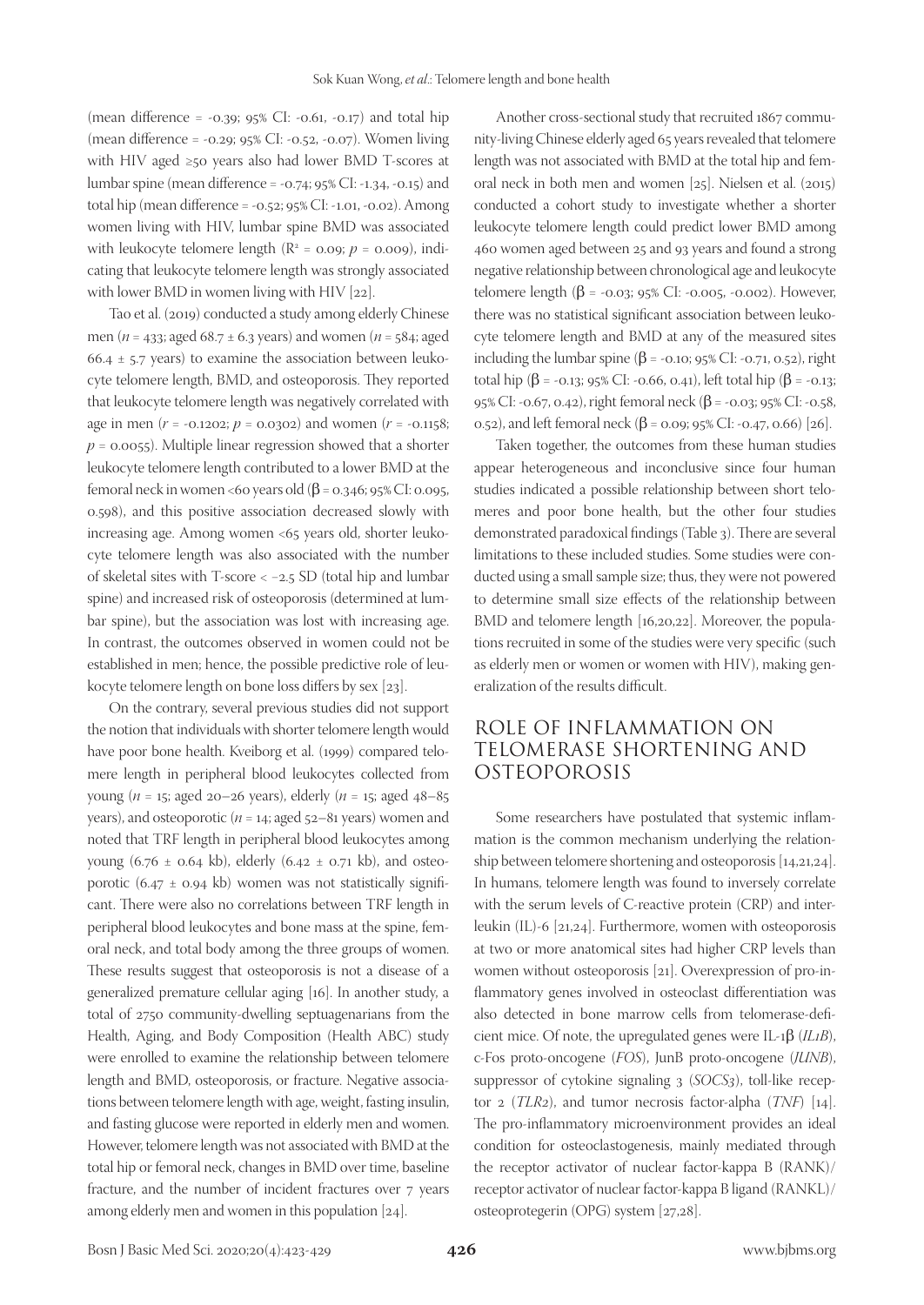| TABLE 3. The effects of telomere length on bone in humans |  |
|-----------------------------------------------------------|--|
|-----------------------------------------------------------|--|

| Study population                                                                                                                              | Research outcomes                                                                                                                                                                                                                                                                                                                                                                                                                                                                            | Reference |
|-----------------------------------------------------------------------------------------------------------------------------------------------|----------------------------------------------------------------------------------------------------------------------------------------------------------------------------------------------------------------------------------------------------------------------------------------------------------------------------------------------------------------------------------------------------------------------------------------------------------------------------------------------|-----------|
| Healthy male subjects (n=110; aged<br>$71-86$ years)                                                                                          | TRF length was inversely correlated with age<br>Age-corrected TRF length was associated positively with BMD measured at the mid-region of<br>forearm, ultradistal forearm, and total forearm<br>The highest bone loss was observed in subjects with the shortest mean TRF length<br>Subjects with bone loss at mid-region of forearm had 423 bp shorter mean TRF length compared to<br>the subjects without bone loss                                                                        | $[20]$    |
| Women from a population-based twin<br>cohort ( $n=2150$ ; aged $18-80$ years)                                                                 | Telomere length was positively correlated with BMD at spine and forearm<br>Longer telomere was associated with a lower risk of clinical osteoporosis at two or more sites<br>Among women aged 50 years and above, shorter telomere length (117 bp = 5.2 years of telomeric<br>aging) was associated with clinical osteoporosis                                                                                                                                                               | $[21]$    |
| Women living with HIV (n=73; aged<br>$43±9$ years)                                                                                            | Women living with HIV had lower BMD Z-score and T-scores at the lumbar spine and total hip as<br>compared to the controls<br>Leukocyte telomere length was the independent predictor variable for lumbar spine BMD                                                                                                                                                                                                                                                                           | $[22]$    |
| Chinese elderly men and women<br>$(n=1017; \text{aged } \geq 60 \text{ years})$                                                               | Age was inversely correlated with leukocyte telomere length in men and women<br>Leukocyte telomere length was associated with femoral neck BMD (women under 60 years old),<br>increased osteoporosis risk as well as the number of bone site at the lumbar spine and total hip with<br>T-score < -2.5 (women under 65 years old). However, the effect declined with progressing age<br>The association between leukocyte telomere length and bone loss found in women was not seen in<br>men | $[23]$    |
| Normal young (n=15; aged 20-26<br>years), normal elderly (n=15; aged<br>48-85 years), and osteoporotic subjects<br>$(n=14; aged 52-81 years)$ | No statistical difference in the mean TRF length in peripheral blood leukocyte among young,<br>elderly, and osteoporotic women was observed<br>No statistically significant correlations were found between TRF length and bone mass<br>measurement at spine, femoral neck and total body among young, elderly and osteoporotic women                                                                                                                                                        | $[16]$    |
| Older men and women (n=2750; aged<br>$70-79$ years)                                                                                           | No association was found between telomere length and BMD, osteoporosis or fracture                                                                                                                                                                                                                                                                                                                                                                                                           | $[24]$    |
| Chinese elderly community living<br>subjects ( $n=1867$ ; aged $\geq 65$ years)                                                               | No association was found between telomere length and BMD at the total hip and femoral neck                                                                                                                                                                                                                                                                                                                                                                                                   | $[25]$    |
| Women (n=460; aged $63.9 \pm 11.6$ years)                                                                                                     | A negative association was found between age and leukocyte telomere length<br>No association was found between leukocyte telomere length and BMD at the lumbar spine, total<br>hip, and femoral neck                                                                                                                                                                                                                                                                                         | $[26]$    |

TRF: Telomere restriction fragment; BMD: Bone mineral density; bp: Base pair; HIV: Human immunodeficiency virus

# RELATIONSHIP BETWEEN TELOMERE LENGTH AND OTHER RISK FACTORS FOR OSTEOPOROSIS

Other risk factors of osteoporosis include, but are not limited to, sex hormone deficiency, calcium and/or vitamin D deficiency, cigarette smoking, and the use of medications. Intriguingly, these risk factors may impact telomere length. In a study by Lee et al. (2005) involving postmenopausal women, it was found that the relative telomere length in the group on long-term estrogen and progesterone therapy was greater than that in the group who did not receive estrogen and progesterone therapy [29]. With regard to the relationship between plasma calcium level and telomere length, a negative association was reported in South Australian older women [30]. Previous studies also reported that higher plasma 1,25-dihydroxyvitamin D  $[1,25(OH)]$  corresponded to longer telomeres  $[31]$  and that vitamin D supplementation significantly increased telomerase activity in peripheral blood mononuclear cells (PBMCs) [32]. Additionally, Verde et al. identified that tobacco consumption caused a reduction in leukocyte telomere length [33]. Furthermore, the use of medications, for instance, glucocorticoids [34] and proton pump inhibitors (PPIs) [35], has been

previously shown to induce telomere shortening. Patients with non-functioning pituitary adenomas displaying adrenal insufficiency receiving hydrocortisone replacement have also been shown to have shorter telomeres [34]. Moreover, chronic exposure to esomeprazole impaired endothelial function and accelerated endothelial senescence by reducing telomere length [35]. Taken together, this evidence suggests that telomere shortening could mediate the relationship between these risk factors and the initiation or progression of osteoporosis.

# RELATIONSHIP BETWEEN TELOMERE LENGTH AND OTHER AGING CONDITIONS

The impact of telomere shortening on other age-related diseases, including hypertension, diabetes, cardiovascular diseases, cancer and Alzheimer's disease, has been previously reviewed [36]. Studies have shown that the relative telomere length in hypertensive patients was significantly shorter than normal subjects in an Indian population [37]. A reverse relationship was also reported between telomere length and cardiovascular diseases. The length of TRF was inversely correlated with aging, and each 1-kb decrease in TRF length was associated with an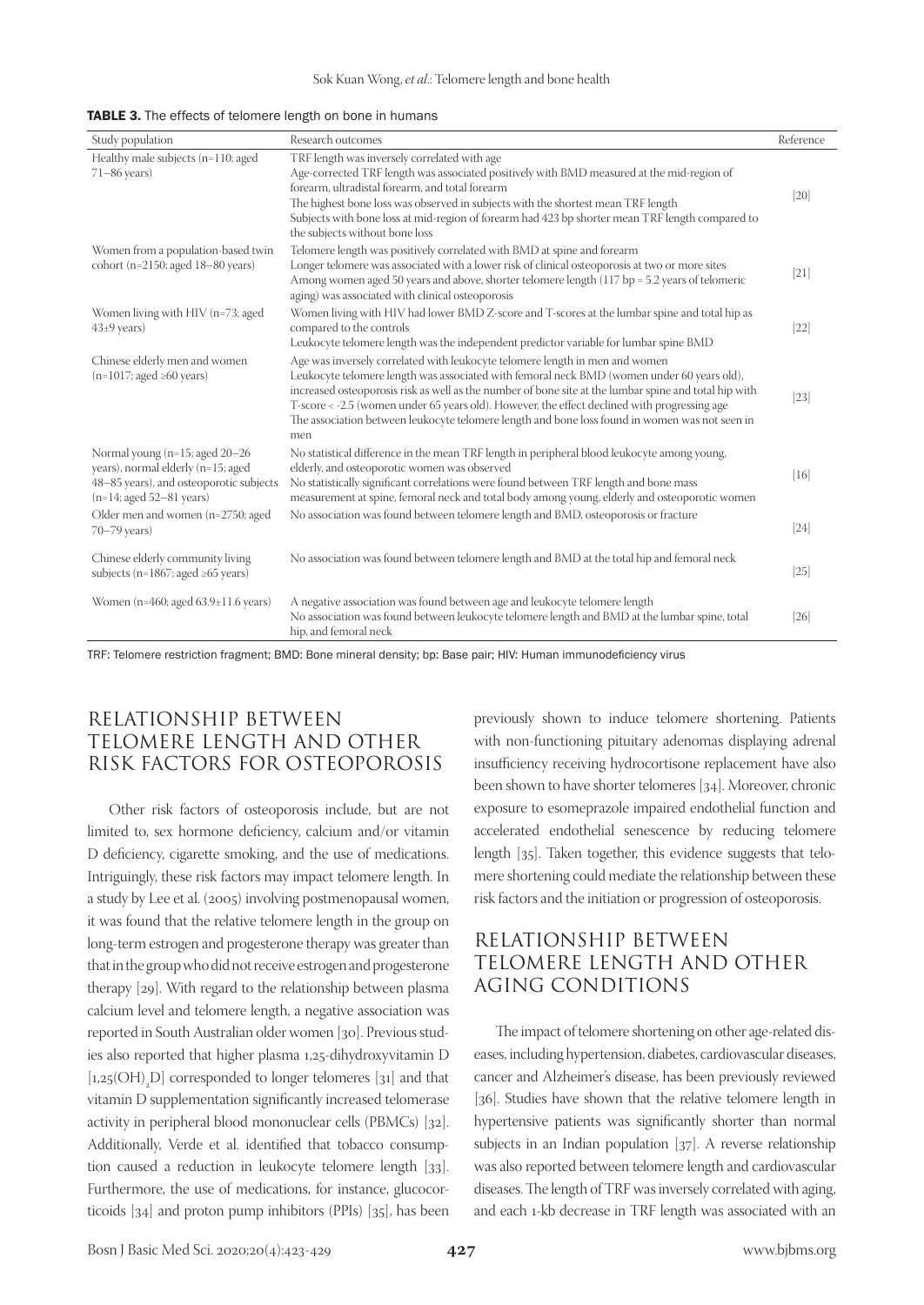increased risk of myocardial infarction and stroke [38]. Several studies demonstrated a relationship between telomere length and type 1 [39] and type 2 diabetes mellitus [40], as well as its associated complications [41,42]. In cancer, reduced telomere length was associated with a lower survival rate after cancer [43], but a higher cancer incidence and mortality [44]. However, a similar trend was not observed in Alzheimer's disease. Lukens et al. (2009) found that telomere length in peripheral blood leukocytes and cerebellum was directly associated with the risk of Alzheimer's disease. No significant difference in telomere length of the cerebellum was found between the Alzheimer's disease patients and the aged-matched controls [45].

#### CONCLUSION AND FUTURE PERSPECTIVES

Telomere length may be useful for monitoring the biological aging of bone cells. However, the use of telomere length as a biomarker in predicting osteoporosis and fracture remains hypothetical. Several limitations need to be addressed in the current state of knowledge. There is a lack of preclinical studies investigating the effects of telomere length and bone health. The relationship between telomere shortening and the uncoupling of bone remodeling processes found in preclinical data has not always been consistent with human observational studies for a variety of reasons. Considering that bone cells are not easily accessible in clinical settings, the measurement of the telomere length of different cell types, for instance, peripheral blood leukocytes rather than osteoblasts, might cause discrepancies. In addition, differences in the term of the study design, study population, and sample size could have resulted in heterogeneous findings. Moreover, osteoporosis is a multifactorial and complex medical condition, in which pathophysiological mechanisms other than age-dependent telomere shortening may play a larger role.

To improve the shortcomings in the studies outlined, further investigations in a controlled environment using preclinical models are warranted. Animals of old age could be used to validate the relationship between telomere length variation and osteoporosis. There is also a significant research gap to be filled by investigators, particularly on the longitudinal assessment of the effects of telomere length on bone loss in humans. If validated, telomere length can be used as a predictor for bone loss, allowing early steps to be taken to prevent bone loss. It may also provide novel therapeutic avenues for osteoporosis treatment if targeted modulation of telomere length in bone cells can be achieved.

#### ACKNOWLEDGMENTS

We thank Universiti Kebangsaan Malaysia and Ministry of Education, Malaysia for providing financial support via grants FRGS/1/2018/SKK10/UKM/03/1 and MI-2019-006.

#### REFERENCES

- [1] Sugimoto T, Sato M, Dehle FC, Brnabic AJ, Weston A, Burge R. Lifestyle-related metabolic disorders, osteoporosis, and fracture risk in Asia: A systematic review. Value Health Reg Issues 2016;9:49-56. https://doi.org/10.1016/j.vhri.2015.09.005.
- [2] Wong SK, Chin KY, Suhaimi FH, Ahmad F, Ima-Nirwana S. The relationship between metabolic syndrome and osteoporosis: A review. Nutrients 2016;8(6):E347. https://doi.org/10.3390/nu8060347.
- [3] Dimai HP, Redlich K, Peretz M, Borgström F, Siebert U, Mahlich J. Economic burden of osteoporotic fractures in Austria. Health Econ Rev 2012;2(1):12. https://doi.org/10.1186/2191-1991-2-12.
- [4] Demontiero O, Vidal C, Duque G. Aging and bone loss: New insights for the clinician. Ther Adv Musculoskelet Dis 2012;4(2):61-76. https://doi.org/10.1177/1759720x11430858.
- [5] Colì G. To prevent the osteoporosis playing in advance. Clin Cases Miner Bone Metab 2013;10(2):83-5.
- [6] Woolf AD, Akesson K. Preventing fractures in elderly people. BMJ 2003;327(7406):89-95.
- https://doi.org/10.1136/bmj.327.7406.89.
- [7] Lu W, Zhang Y, Liu D, Songyang Z, Wan M. Telomeres-structure, function, and regulation. Exp Cell Res 2013;319(2):133-41. https://doi.org/10.1016/j.yexcr.2012.09.005.
- [8] Fossel M. Use of telomere length as a biomarker for aging and age-related disease. Curr Transl Geriatr Exp Gerontol Rep 2012;1(2):121-7. https://doi.org/10.1007/s13670-012-0013-6.
- [9] Allsopp RC, Harley CB. Evidence for a critical telomere length in senescent human fibroblasts. Exp Cell Res 1995;219(1):130-6. https://doi.org/10.1006/excr.1995.1213.
- [10] Lin Y, Damjanovic A, Metter EJ, Nguyen H, Truong T, Najarro K, et al. Age-associated telomere attrition of lymphocytes *in vivo* is co-ordinated with changes in telomerase activity, composition of lymphocyte subsets and health conditions. Clin Sci (Lond) 2015;128(6):367-77. https://doi.org/10.1042/cs20140481.
- [11] Buckingham EM, Klingelhutz AJ. The role of telomeres in the ageing of human skin. Exp Dermatol 2011;20(4):297-302. https://doi.org/10.1111/j.1600-0625.2010.01242.x.
- [12] Kuszel L, Trzeciak T, Richter M, Czarny-Ratajczak M. Osteoarthritis and telomere shortening. J Appl Genet 2015;56(2):169-76. https://doi.org/10.1007/s13353-014-0251-8.
- [13] Pignolo RJ, Suda RK, McMillan EA, Shen J, Lee SH, Choi Y, et al. Defects in telomere maintenance molecules impair osteoblast differentiation and promote osteoporosis. Aging Cell 2008;7(1):23-31. https://doi.org/10.1111/j.1474-9726.2007.00350.x.
- [14] Saeed H, Abdallah BM, Ditzel N, Catala-Lehnen P, Qiu W, Amling M, et al. Telomerase-deficient mice exhibit bone loss owing to defects in osteoblasts and increased osteoclastogenesis by inflammatory microenvironment. J Bone Miner Res 2011;26(7):1494-505. https://doi.org/10.1002/jbmr.349.
- [15] Jiang H, Ju Z, Rudolph KL. Telomere shortening and ageing. Z Gerontol Geriatr 2007;40(5):314-24. https://doi.org/10.1007/s00391-007-0480-0.
- [16] Kveiborg M, Kassem M, Langdahl B, Eriksen EF, Clark BF, Rattan SI. Telomere shortening during aging of human osteoblasts *in vitro* and leukocytes *in vivo*: Lack of excessive telomere loss in osteoporotic patients. Mech Ageing Dev 1999;106(3):261-71. https://doi.org/10.1016/s0047-6374(98)00114-6.
- [17] Mirsaidi A, Kleinhans KN, Rimann M, Tiaden AN, Stauber M, Rudolph KL, et al. Telomere length, telomerase activity and osteogenic differentiation are maintained in adipose-derived stromal cells from senile osteoporotic SAMP6 mice. J Tissue Eng Regen Med 2012;6(5):378-90.

https://doi.org/10.1002/term.440.

[18] Muraki K, Nyhan K, Han L, Murnane JP. Mechanisms of telomere loss and their consequences for chromosome instability. Front Oncol 2012;2:135.